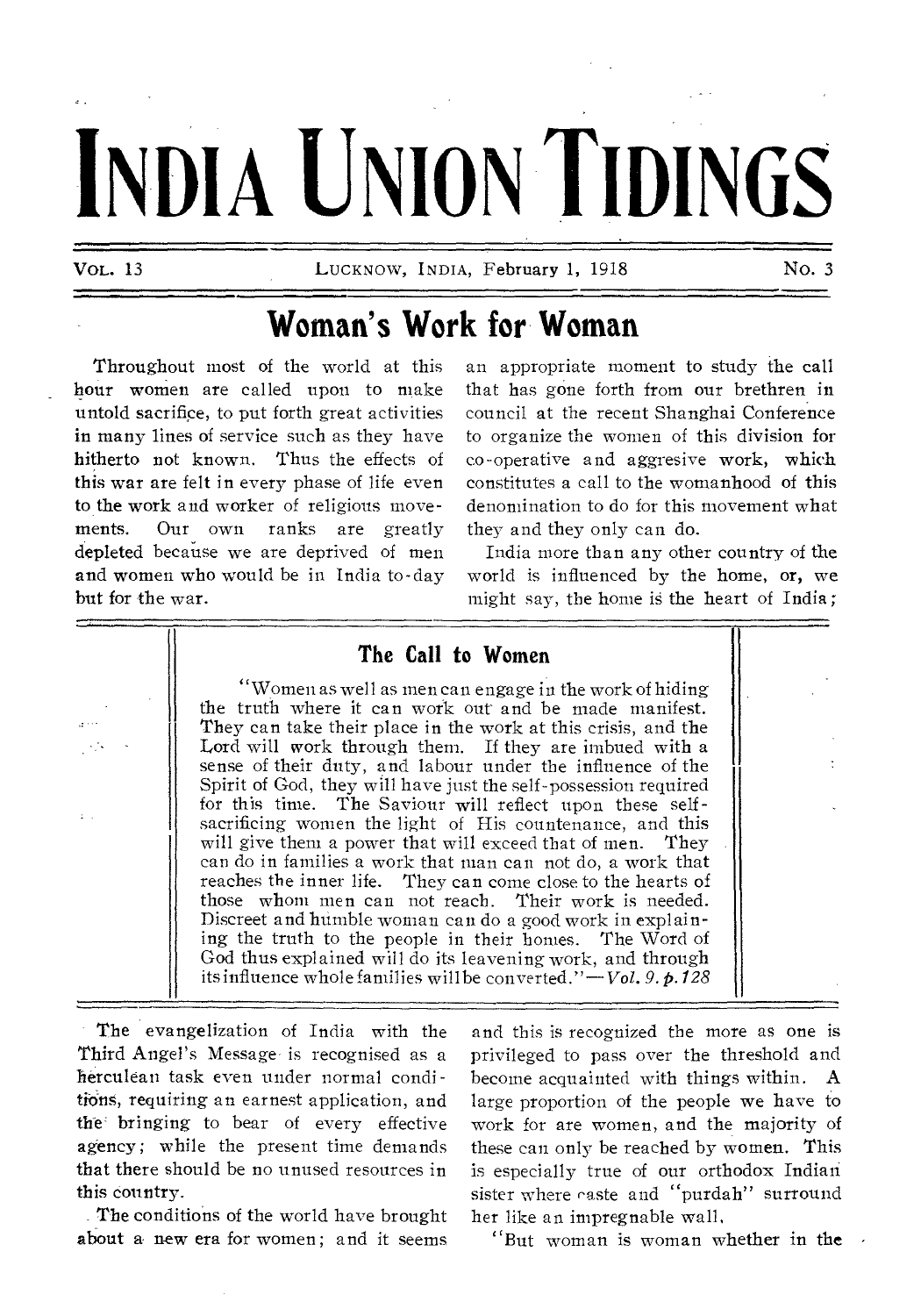East or West," though her birth-place may be at opposite ends of the earth, and differing in-race or creed, yet this does not make her the less interesting as a soul for whom Christ died. After all, woman has much the same interests, the same feminine weaknesses, the same sympathies, somewhat varied, it is true, by place and custom, but the point of contact is here, and woman's work for woman seems but a natural sequence.

As the women of war-stricken Europe have rallied to the call of national urgency, so let every Seventh-day Adventist woman face the fact that this movement needs her help and determine to do her part, willing to make the sacrifice of time, and the application necessary to become efficient in the art of soul winning, and of active, efficient co-operation in accomplishing our great

purpose for India. Sisters, can we rise to the occasion and respond to this call for service, each determined with the help of heaven to *win at least one woman* to Christ during 1918 ?

Some may put forward the objections that home, church, and social engagements take up most of their time and they have little to spare in the difficult task of learning to know and win their sisters. Let this little time be used, and look upon it as our Godgiven opportunity and our duty. If we 'go about it in the right way, which is defined in one word, *love,* it will not prove a task, but a pleasant God-blessed privilege.

I hope that plans may soon be ready for the organizing of a woman's band in each one of our churches in India.

MRS. H. C. MENKEL.

# **Good-bye**

As the time has come for my furlough, and I, to-day, embark for America (Jan. 21st), I am profoundly thankful to God for His preserving care and numberless blessings of the past eight and a half years. During this time it has been my privilege to see some of the crying spiritual needs of India and to help minister to those needs, From north to south and east to west I have followed the footprints of our earlier faithful canvassers and have sought to deepen the good impressions which they left. Much precious seed has been sown by our colporteurs bearing the message-filled advent literature. Some of this seed has germinated and brought forth fruit, but the greater part still lies dormant. Let us pray that the Spirit of God may yet quicken it into life.

Often has it seemed that the work of God was making very slow progress in India, yet, as I now compare the situation with what it was eight years ago, I can see that notwithstanding obstacles, discouragements,

and temporary setbacks, much has really been accomplished. When I came out, we had, so far as I know, but one pukka building of our own, Annfield, in the whole India Mission. We had not a single Sabbath-keeper in Simla or the Punjab, and but one S. D. A. family, Pastor Enoch's in language study at Satara, in what is now the Bombay Presidency Mission. In all South India we had but one mission station, Nazareth, in charge of Pastor James. In Bengal and Burma too, our work was not then what it is to-day. Truly God has wrought and the victories and achievements of the past should give courage and confidence for the future.

Much, very much, remains yet to be done. In remote districts are hundreds, probably thousands of Europeans and English-knowing Indians who have never yet been visited by a living representative of the Message, and perhaps never can be. What a grand thing it would be if our lay brethren and sisters could undertake the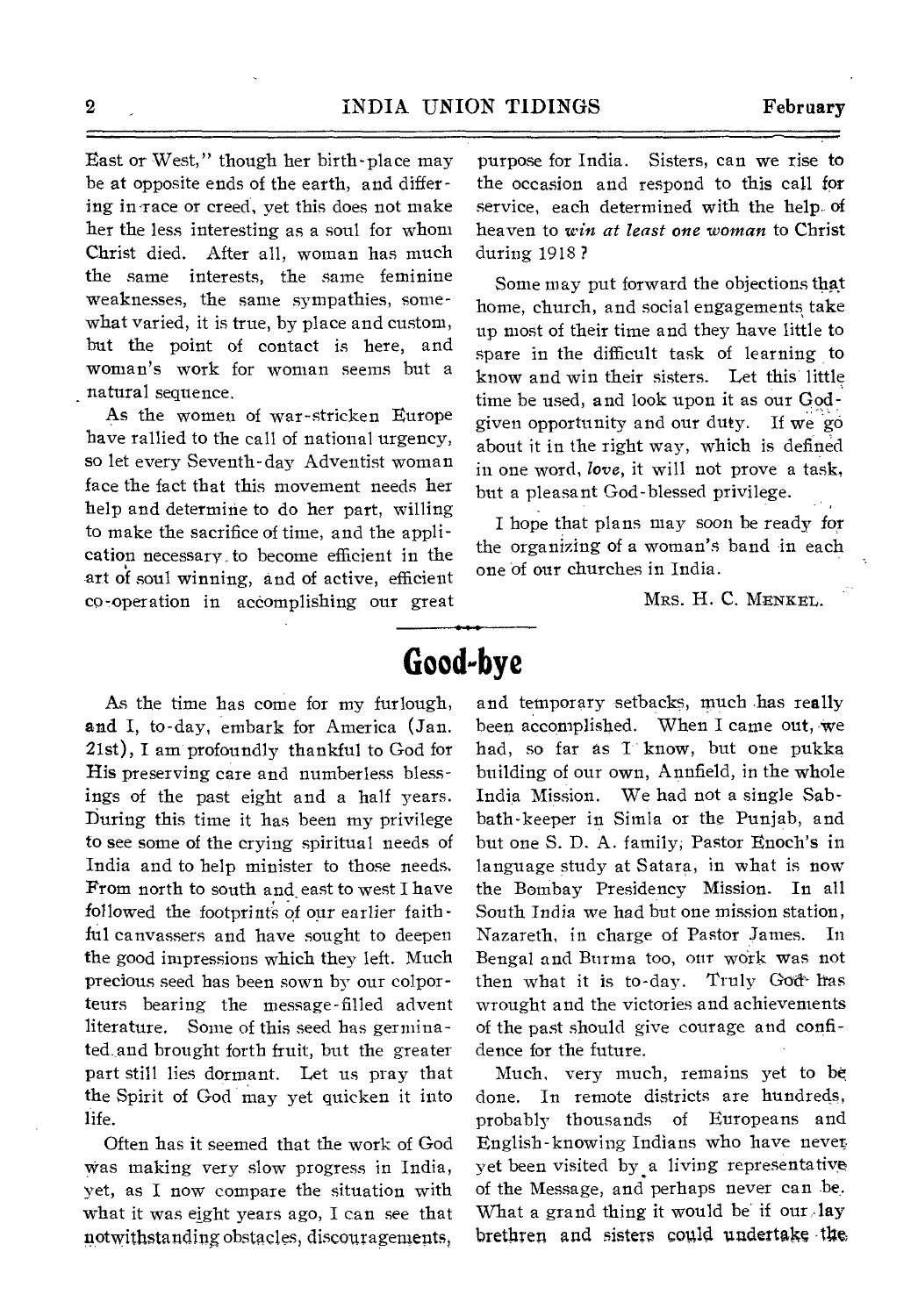posting of *Signs of the Times* and other special literature to these scattered ones.

 $I$  am thinking too of the more accessible districts which, for lack of labourers, have not been visited for three, four, and even five years. I would gladly go to all these, did strength allow. I trust, however, that in the good providence of God, I may soon return, refreshed and invigorated for better service.

Meanwhile, I shall not forget my dear brethren and sisters and fellow-workers in India and Burma. May God sustain and richly bless each one, send many more into the harvest field, and give power to the message in the different tongues of this great empire. May He keep us all faithful and active until the work is done and Jesus comes.

F. 0. RAYMOND.

## **A Good Start**

We are glad to be able to report good progress on the Ingathering Campaign. Last year's campaign closed with a total collection of Rs. 2948-7-9, whilst already this season we can report nearly Rs. 3300 actually in hand, and much territory has yet to be covered, and many have not yet reported.

' It is encouraging that such an advance has been made, and we hope that all will continue to put forth their utmost efforts to make possible the attainment of our goal, Rs. 6000 for medical work in India. Burma was the first to pass the Rs. 1000 mark, and now Brother Peugh, working in N. India, has also reached that goodly sum. In Cawn pore alone his collections totalled Rs. 1010 many of the large industrial concerns making handsome donations.

Whilst we rejoice that others are doing so well, let us individually not rest content till we can clearly answer in the affirmative the question, "Have I done my best." -

We still have a supply of the small folders available and shall be glad to pass them on to the first applicants. A. H. WILLIAMS.

## **Kammamaung Dispensary**

Perhaps some will be interested in a few interesting facts about our dispensary here in Kammamaung as we review the past year in regard to the question, " Can our dispensaries be self-supporting?"

During the year we paid out Rs . 201 for medicines and Rs. 148 for help. Our total income was Rs. 211. This shows that for the past year without any special effort toward self-support, we were actually 60% self-supporting. To clear expenses it was necessary to use Re . 138 from the Mission funds , which was :only 36% of the total Mission allowance for drugs and help,

This year on account of Miss Gibbs being on furlough our dispensary work has

suffered greatly and the number of patients has been very small. But I know from the surrounding villages that this year will see a rapid recovery , and with God's blessing , in January , 1919 , we shall report , "Kammamaung dispensary 100% self-supporting." E. B. HARE.

WE cannot always hinder the thoughts that come as temptations, but we can resist the enemy so that we shall not utter them. The adversary of souls is not permitted to read the thoughts of men, but he is a keen observer, and skilfully adapts his temptations accordingly.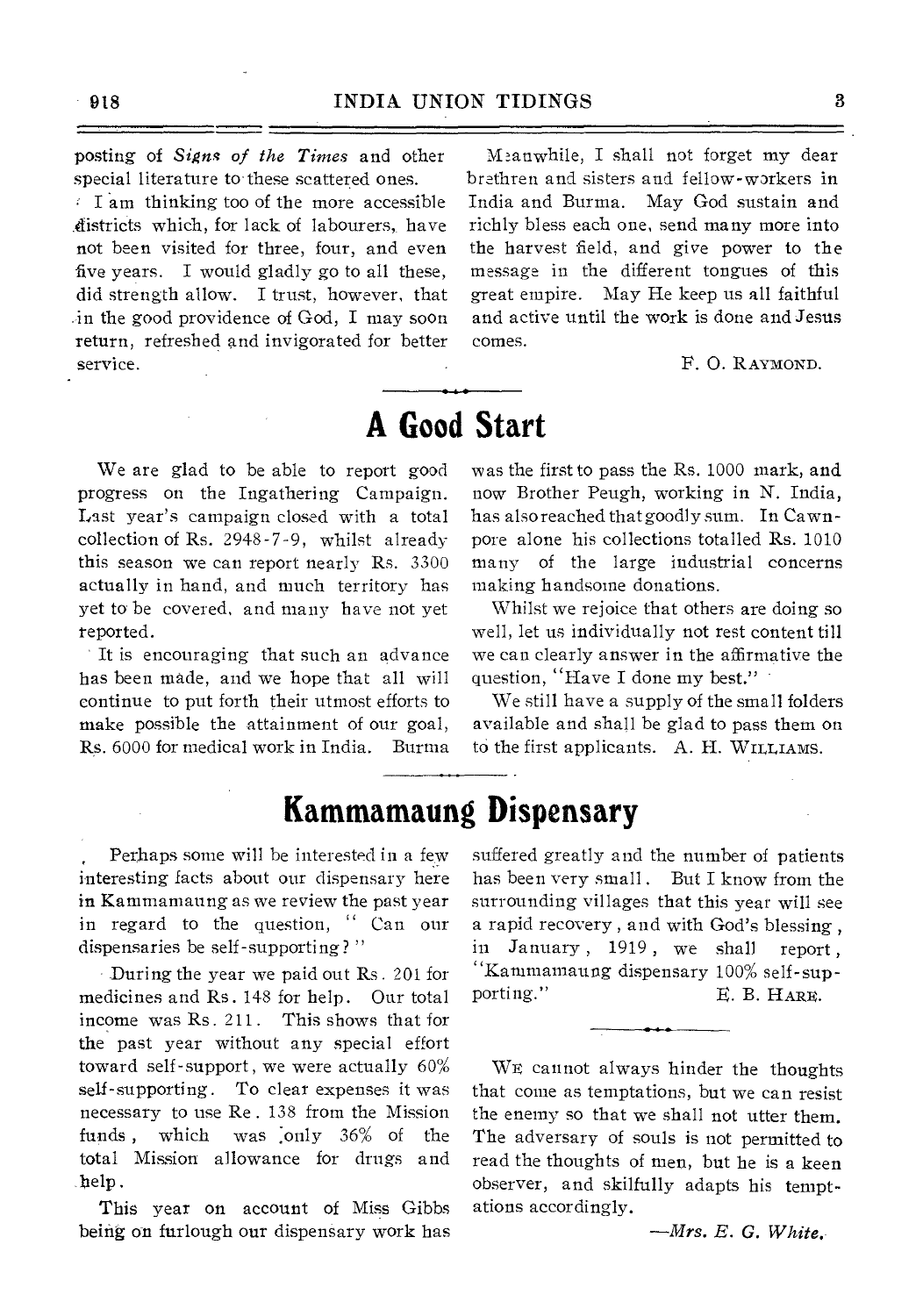### **The Malayalam Field**

This country lies on the most southern part of South India between the Western Ghats and the Arabian Sea. The soil is very rich, and beautiful hills and luxuriant vegetation teach us the wisdom and love of our heavenly Father to mankind. The Third Angel's Message entered here a short time ago through one of our Tamil colporteurs. Our Tamil paper has now been the instrumentality of bringing forth three workers, four teachers, four colporteurs, thirty-nine baptized members, two hundred Sabbath keepers, two schools, and many inquirers.

Our believers are of one of the backward classes of the country. They were formerly slaves, but after the entrance of Christianity they received their liberty.

The country produces various kinds of fruits. roots, vegetables and grains, and the people get their living mostly from these

The 26th of November found us expectant but disappointed— expecting a good time on Donation Day, disappointed because we knew our numbers would be few.

Two days before, we had two deaths from plague in the same building as our dispensary. Another case died back of our tent, about twenty feet away, which we had pitched for our friends' entertainment. In the case of those who did come it was a case of " where ignorance is bliss 'tis folly to be wise." Many knew about the death, and those who inquired found out. The result was we had cake and sandwiches galore, and fruit and sweets enough to remember our school boys and give them a treat. Another thing which made itself felt was "Our Day," as naturally it would.

Regardless of the drawbacks we felt we have much for which to be thankful. The following articles were received :

sources, and are able to collect money from them five or six times a year. Even though the people are very poor, upon learning the truth, they pay tithe from their incomes,

Our first ingathering service will be held at the end of February; at the close of the harvest season. We hope this service will bring in a large offering to the church: Our Sabbath schools are gradually increasing in number. We now have • four schools and sixteen teachers. We are all working very hard to improve the knowledge of our people in the Scriptures.

We believe after some years our work will be on a self-supporting basis. We are trying to teach the individual responsibility of the church. Our message is now going to every corner of this land. Many calls are coming and we have many enquirers. Remember this promising field in your prayers. E. D. JOSHUA.

# **Donation Day at Kalyan**

In cash, Rs. 555; one large clock, one curry stone and fireplace, a large mirror, 2 pounds absorbent cotton, one thermometer, one stethescope, one speculum, three metal cups, two copper vessels, 17 yards of cloth, one dozen napkins, half dozen dusters, one hypodermic syringe, one durrie,. yearly toll tax, worth Rs. 90, one pair large sheets, three pairs socks and flannels, one lamp, 4 cakes, 4 dozen sandwiches, 14 pounds sweets, and one basket of fruit.

ANNA M. WOOD.

"My brethren and sisters, plead for the Holy Spirit. God stands back of every promise He has made . With your Bible in your hands, say : 'I have done as Thou hast said. I present thy promise, "Ask and ; t shall be given you; seek, and ye shall find; knock and it shall be opened unto you,"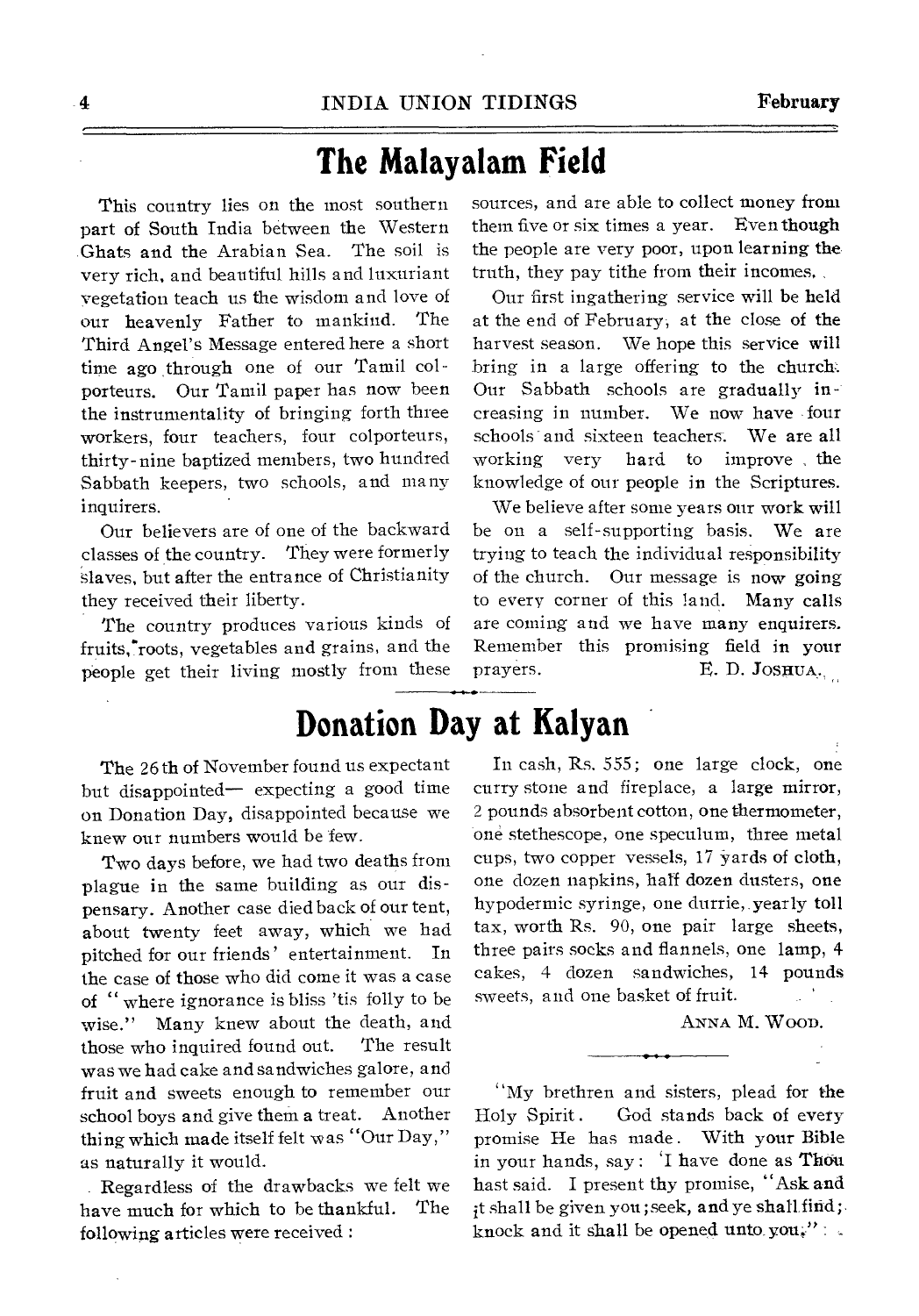## **The Bengali Boys' School**

The second term of school opened the 1st of January with most of our Bengali boys on hand to begin with renewed zeal the work of the new year.

As we look over the work of the past term We see much in which to rejoice and we feel well repaid for the effort necessary in Starting this new enterprise for the training of our young men for the cause in Bengal. All of our boys have made real progress Spiritually as well as in their secular studies, and a number of them have given special evidence of the influence of the Spirit upon their lives.

The industrial work is being carried forward and the students are learning to enjoy this part of their daily programme. Thus far the industries, including weaving, gardening, cane-work, and carpenter-work, have not resulted in any financial advantage to the school, but the moral training which goes with useful employment of one's time has been a factor of especial' valtie. The boys are beginning to look upon useful work as the best form of amusement, and they go at it with the same spirit that others go to their sports. The discipline of -the school has also been made easy, for when students are engaged in useful lines during their hours of recreation, they have no time for mischief.

Six of our larger boys go out daily to sell literature in the city and in this way they are able to keep alive the missionary spirit of the school and at the same time defray incidental expenses, such as clothing, soap, oil, etc.

L. J. BURGESS.

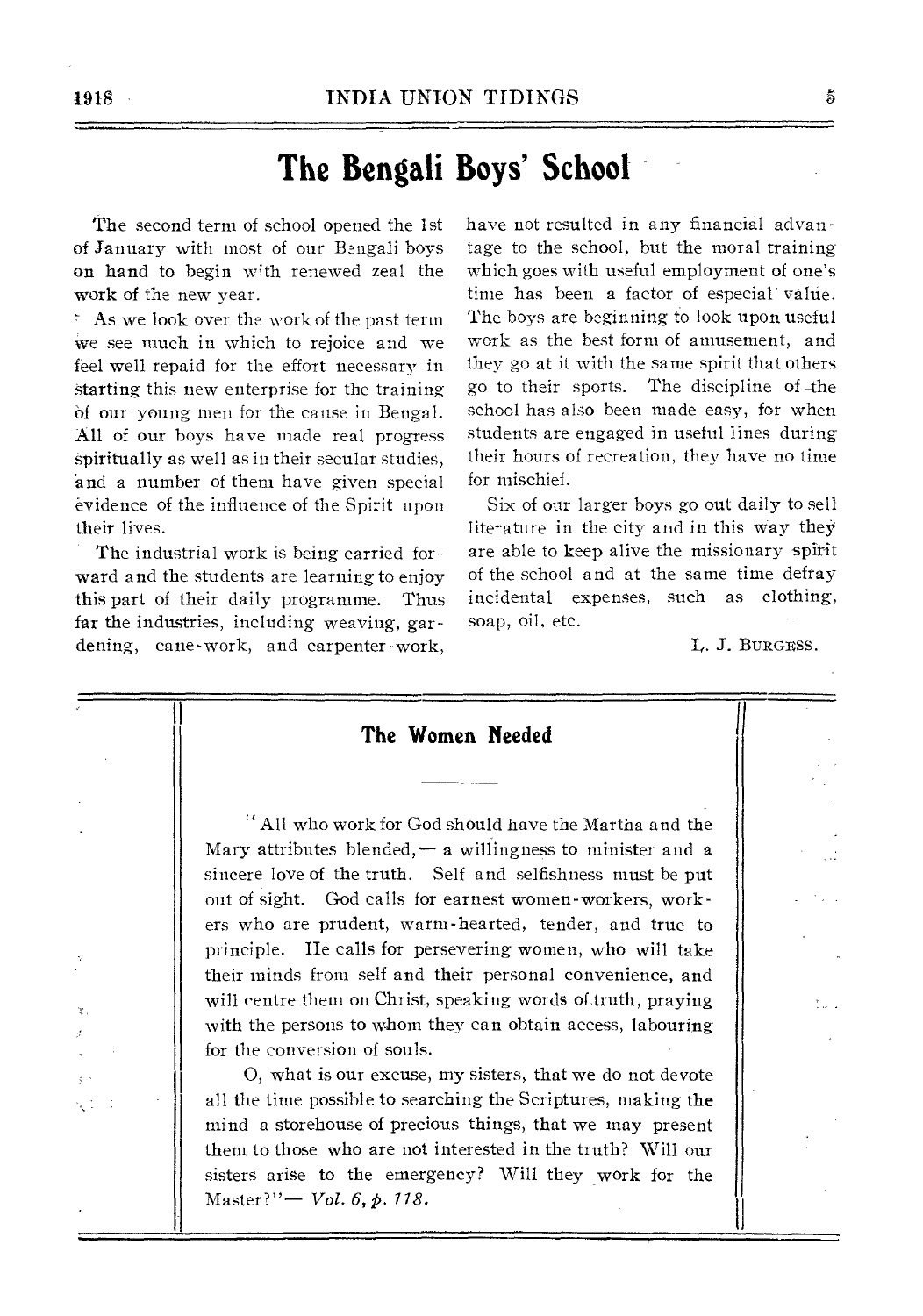# **How to Learn a Foreign Language**

In a recent speech at the Punjab University Sir Michael O'Dwyer, Lieutenant-Governor of the Punjab,"gave\*some advice which may prove "of benefit to our missionaries now struggling with a new language. We have italicized the portions we believe to be of special<sup>3</sup>interest; and from the experience of old missionaries of all denominations it is very evident that the only right and expeditious way in language study is, where possible, to always make association and conversing with the people of the language area the primary source of knowledge, and use text books as supplementary and secondary only.

We are glad<sup>t</sup>o note that the examining boards are emphasizing more and more the importance of the oral portion of the examination. In having two years set aside for language study entirely there is undoubtedly the danger of some<sup>-</sup>language students becoming too engrossed in text books and the outlined course of study. Munshis and pundits are "very apt to be pedantic. If one is to labour for the people, the best way is to learn the conversation and thoughts and habits of the people first hand.

In speaking of this subject, Sir Michael O'Dwyer said in part:

"At the risk of being considered egotistical I will give you an illustration. Twenty years ago our Vice-Chancellor and I found ourselves more or less by accident in Moscow studying the Russian language. We were living with a Russian family and the lady Who taught us—in Russia women are considered to be the best teachers at least of languages—was, perhaps, the best teacher that in a fairly wide experience I have ever come across. But even she had not quite shaken herself free from the tradition that text books and lectures were the beginning and the end.

" When after four or five months your Vi^e-Chancellor and, I, having acquired some grasp of the language, proposed to spend a few months travelling over Russia to see something of the country and at the same time improve our working knowledge of the language, she held up her hands in horror and predicted certain failure in the Interpreter's examination, which is a fairly stiff one. However, we persevered in our intention and *I think the few months we spent in travelling and meeting and talking with all sorts and conditions of people gave us a practical knowledge of the language which we could not have derived from books or lectures or the most competent teacher.*  In fact so saturated had I become with Russian that for the time being it left no room for any other foreign language, and when we visited the Indian colony of traders in Bokhara, from whom by the way we received a most hearty welcome, I found to my great mortification that I could hardly bring out a sentence in Urdu, though I had left India only a year before and thought I was then fairly fluent. Anyhow, in the long run we both succeeded in qualifying as interpreters. But that was 20 years ago, and I should hesitate to undertake the duties of interpreter now, though Mr Maynard who has had the good fortune to live in a more academic atmosphere would, I am sure, be equal to the task. The point of this long digression is, that *while text hooks and lectures must furnish the basis on - Which The structure of knowledge is to be built, the seeker after knowledge should set himself to collect materials for the edifice by practical experience and, if possible, by individual enquiry and research."* 

Do every duty that presents itself.. . By every means in your power seek to save the lost.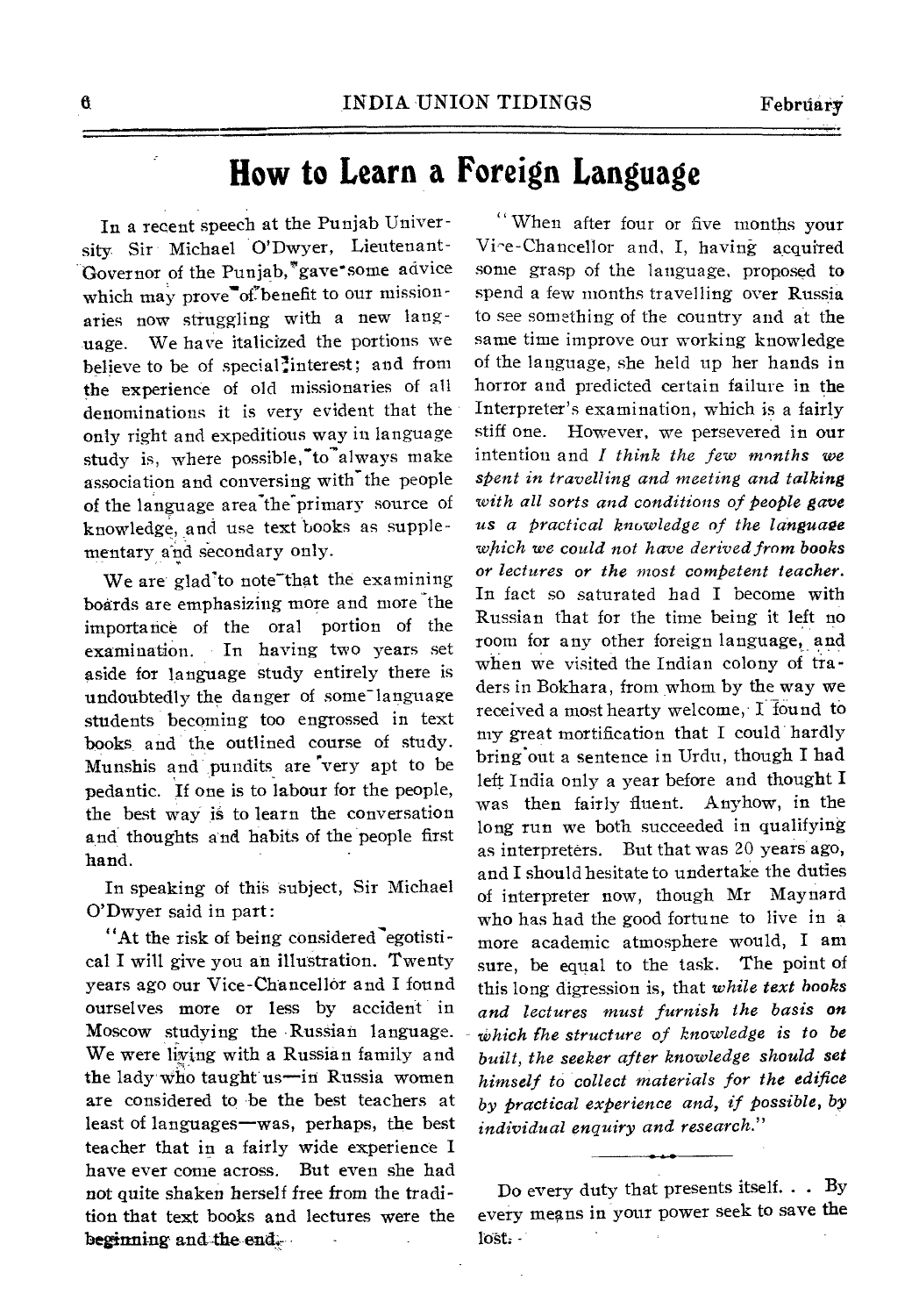## **The Catechism**

#### **Languages of India**

1. Describe the Pashto language.

"To the north of Baloch lies Pashto, the main language of British and independent Afghanistan. In the latter it is not the language of the Hazara country or of the tract lying to the north of the Kabul river, including Laghman and Kafirstan, but elsewhere it is in general use. It is the principal language of Swat and Buner, and of the country to the west of the Indus as far south as Dera Ismail Khan. The Indus is almost, but not quite, the eastern boundary; for, while the valley itself in its lower course is peopled by speakers of Indo-Aryan dialects, in the north Pashto has crossed the river and occupied parts of the British Districts of Hazara and Rawalpindi. As a *lingua franca* it is in common use still farther up the Indus, at least as far as the junction with the fiver Kandia where the Indus turns to the south. It was returned as spoken by  $1,224,807$  people in British India in the census of 1901. Pashto is spoken by Pathans, while the Hindus employ an Indo-Aryan dialect locally known as Hindko. Unlike Baloch, Pashto is a Written language possessing an alphabet of its own based on that employed for Persian and has a fairly copious literature. Although harsh sounding, it is a strong virile language, which is capable of expressing any idea with neatness and accu racy. It is less archaic in its general characteristics than Baloch, and has borrowed not only much of its vocabulary, but even part of its grammar, from Indian sources. It has two recognized dialects, a north-eastern, or Pakhto, and a southwestern, or Pashto, which differ little except in pronounciation; the two names being typical examples of the respective ways of uttering the same word. Each has its many, tribal sub-dialects, which again differ merely in the pronunciation of the vowels. There is, for instance, the Afridi sub-dialect noted for the broad sound of its *a;* while the Waziris change every *a* to *o,*  and every u to *i."* 

2. What are some of the less important languages of the frontiers ?

"Allied to Pashto, although quite a distinct language, is Ormuri, spoken by a small tribe settled round Kanigoram in Waziristan. It is employed by the Bargista tribe, who claim to be descendants of the Barakis that accompanied Mahmud of Ghazni in his invasions of India.

"The only other Eranian languages with which we are called upon to deal are the Ghalchah languages of the Pamirs. The home of these tongues is beyond-the British frontier.

Also the Pisacha tribes whose "languages" are neither Eranian nor Indo-Aryan, but are something between both. At the present day the languages are found only in the country between the Punjab and the Hindu Kush. They possess an extraordinarily archaic character. Words are still in everyday use which are almost identical with the forms they assumed in Vedic hymns, and which now survive only in a much corrupted state in the plains of India. The true Pisacha languages of the present day are Pashai, spoken in Laghman of Afghanistan; a number of Kafir dialects, of which the principal are Bashgali, Wai, and Kalasha, Khowar, the language of Chitral; and Shina, that of Gilgit and the neighbourhood. It is Shina which is the basis of Kashmiri, and it is also the foundation of several mixed dialects, spoken in the Indus and Swat Kohistans, which are now being superseded by Pashto. All the Pisacha languages are without literatures, and have been reduced to writing only in the past few years by European scholars."

Who is going to these "regions beyond"?